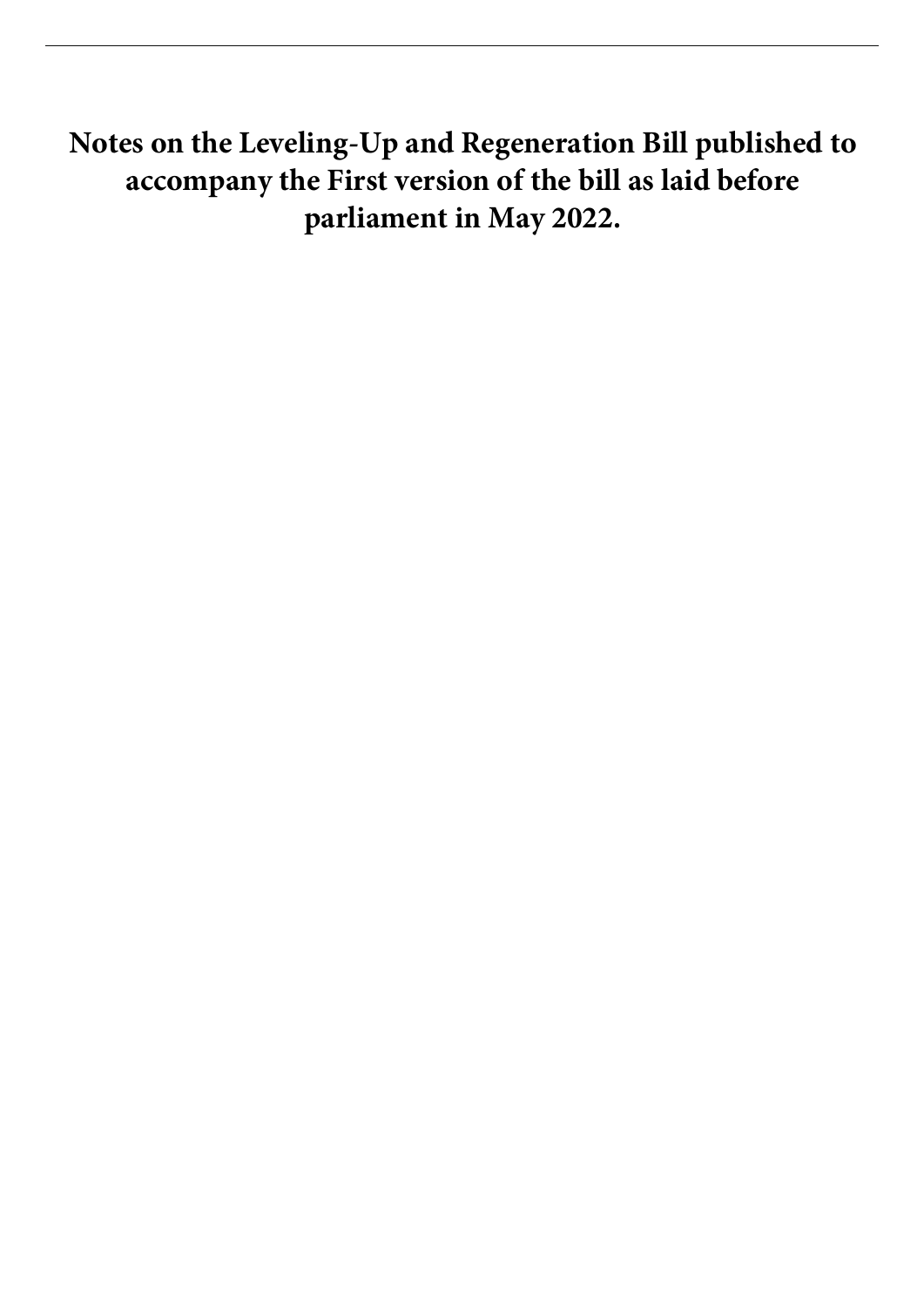## **Introduction**

This paper summarises the steps we are taking, through the Levelling Up and Regeneration Bill and other legislation and policy, to devolve power and give local leaders and communities the tools they need to make better places. This is a key component of our wider programme to level up the country, as set out in the Levelling Up White Paper (https://www.gov.uk/government/publications/levelling-up-theunited-kingdom) published in February this year. The White Paper unveiled an ambitious programme to reduce inequality and close the gap  $-$  in productivity, health, incomes, and opportunity  $-$  between much of the south east and the rest of the country. It set out 4 broad objectives for achieving this:

- boost productivity, pay, jobs and living standards by growing the private sector, especially in those places where they are lagging
- spread opportunities and improve public services, especially in those places where they are weakest
- restore a sense of community, local pride and belonging, especially in those places where they have been lost
- empower local leaders and communities, especially in those places lacking local agency

The Levelling Up and Regeneration Bill (https://bills.parliament.uk/bills/3155), given its first reading today (11 May 2022), will put the foundations in place for delivering this agenda and ensuring all parts of the country share equally in our nation's success. As well as delivering against some of the ambitions set out in the Levelling Up White Paper, it also incorporates some of the proposals for planning reform outlined in the earlier Planning for the Future White Paper (August 2020), where they support our approach to Levelling Up.

Beyond the Bill, we are taking a number of other steps to help local leaders and communities make better places, which are summarised in this paper. The approach that we are taking has been informed by the responses to the Planning for the Future White Paper.

The following section summarises the content of the Levelling Up and Regeneration Bill as a whole. before our wider programme to make better places is outlined in more detail.

## The Levelling Up and Regeneration Bill

The Bill acts on several fronts to create a robust framework for levelling-up:

Providing a legal basis for the setting and reporting against the levelling up missions. The Bill will create a legal duty for the Government to set and report on a number of missions for levelling up the country. The missions, which were published in the Levelling Up White Paper and which will be set out in a policy paper to be laid before Parliament, will make sure that reducing spatial disparities is at the heart of government decision making. Regular reports to Parliament will be backed by clear metrics to create strong accountability and measure success.

Devolving powers to all areas in England that want them, providing more control over budgets, transport and skills. In England, the Bill provides for new devolution structures and simplifies existing arrangements for devolving power, which are complicated and burdensome. It delivers models that will allow all parts of the country – not just major cities – to benefit from bespoke devolution deals, giving local leaders the powers to meet their communities' needs. Providing these opportunities for all communities will increase innovation and enhance local accountability, leading to more joined up services and decision making, greater flexibility over funding and more inward investment. Alongside these new powers, the Bill includes measures to increase the accountability and transparency of local leaders to their communities.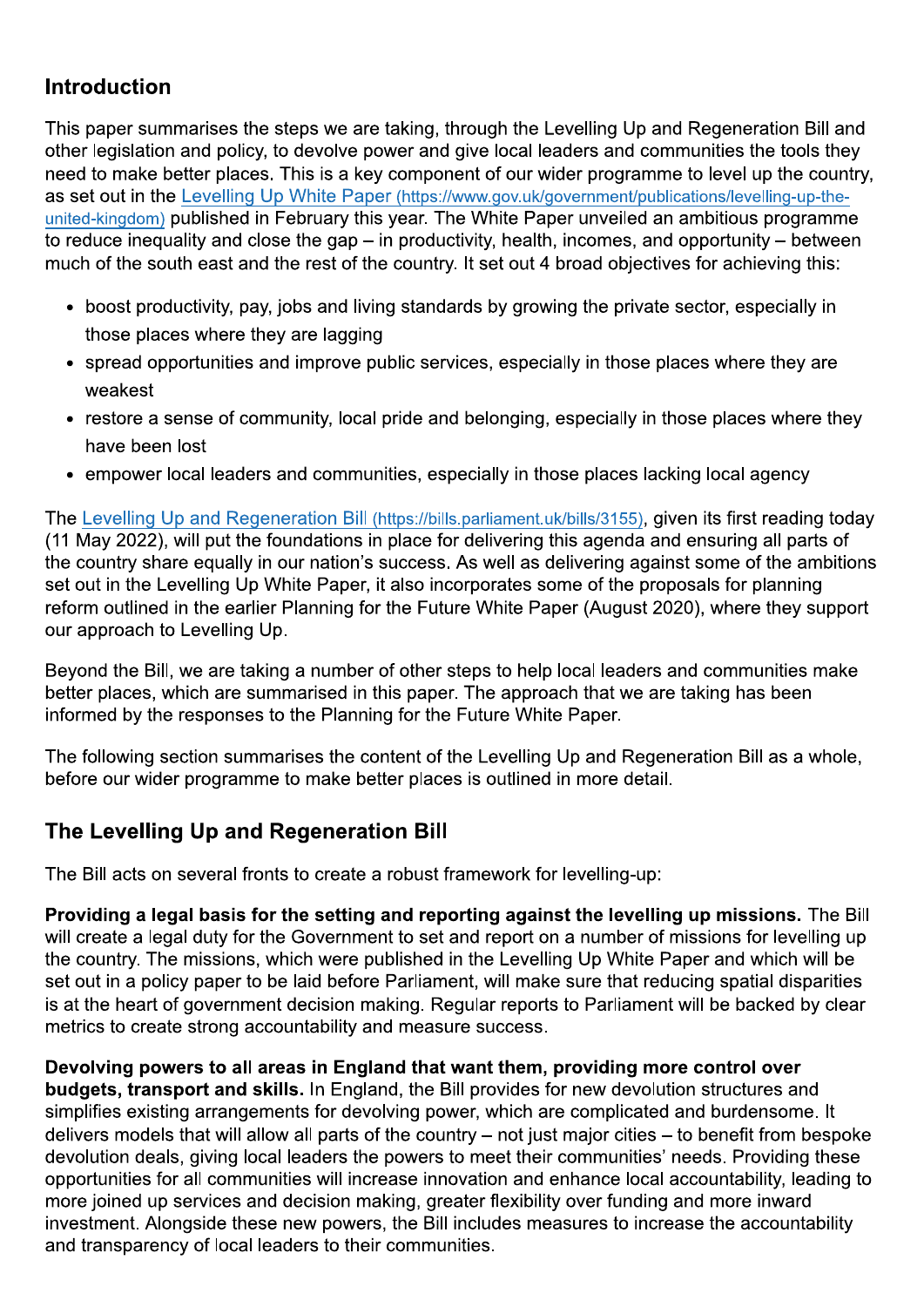Empowering local leaders to regenerate towns and cities and restore local pride in places. The Bill strengthens and adds to the tools that can be used to deliver regeneration and make good use of previously developed land. It will reinvigorate high streets by making changes to outdoor seating permanent and allowing local authorities to fill vacant commercial property, such as shops, through high street rental auctions. It will enhance compulsory purchase powers, make it easier to establish locally-led development corporations and improve transparency about the ownership and control of land. The Bill will also empower local authorities to double the standard council tax rate on any home left empty for longer than a year, rather than two; encouraging more empty homes back into productive use, while raising additional revenue to support local services and keep council tax down for local residents. We will also look to bring forward measures to ensure the police have the powers to ensure communities can feel safe and secure where they live.

Improving the planning process, so that it gives local communities control over what is built, where it is built, and what it looks like, and so creates an incentive to welcome development provided it meets the standards which are set. The Bill includes powers to support our approach to achieving this, which is through reforms to:

- deliver high quality design and **beautiful places**, and protect our heritage
- enable the right infrastructure to come forward where it is needed
- enhance local democracy and engagement
- foster better environmental outcomes
- allow neighbourhoods to shape their surroundings, as this is where the impact of planning is most immediately felt

The Bill will also enable further changes to come forward which will enhance the way that planning works, including full digitalisation of the system and improving processes.

The changes to planning and regeneration that we wish to see will not be delivered by the Bill alone. Changes to regulations, national policy, guidance and wider support for councils, communities and applicants will be just as important in achieving success. The following section outlines our devolution measures, planning and regeneration reforms more fully, including the actions which we are taking alongside the Bill.

#### Our programme for giving more power to local leaders

#### Simplifying and strengthening devolution arrangements so that more local leaders are empowered to deliver for their communities and local economies.

#### In the Bill

The government has set a mission for every part of England that wants one to have a devolution deal with powers at or approaching the highest level of devolution, and a simplified, long-term funding settlement by 2030. New and deeper devolution deals will empower local leaders to grow their local economies and improve public services, delivering on the other missions set out in the Levelling Up White Paper. To help achieve this, the Bill will add to existing legislation by:

• Making it easier to devolve powers to more of England through a new type of combined authority model – "combined county authorities" - to be made up of upper tier local authorities (county councils and unitary authorities) only. The model will extend devolution to more areas of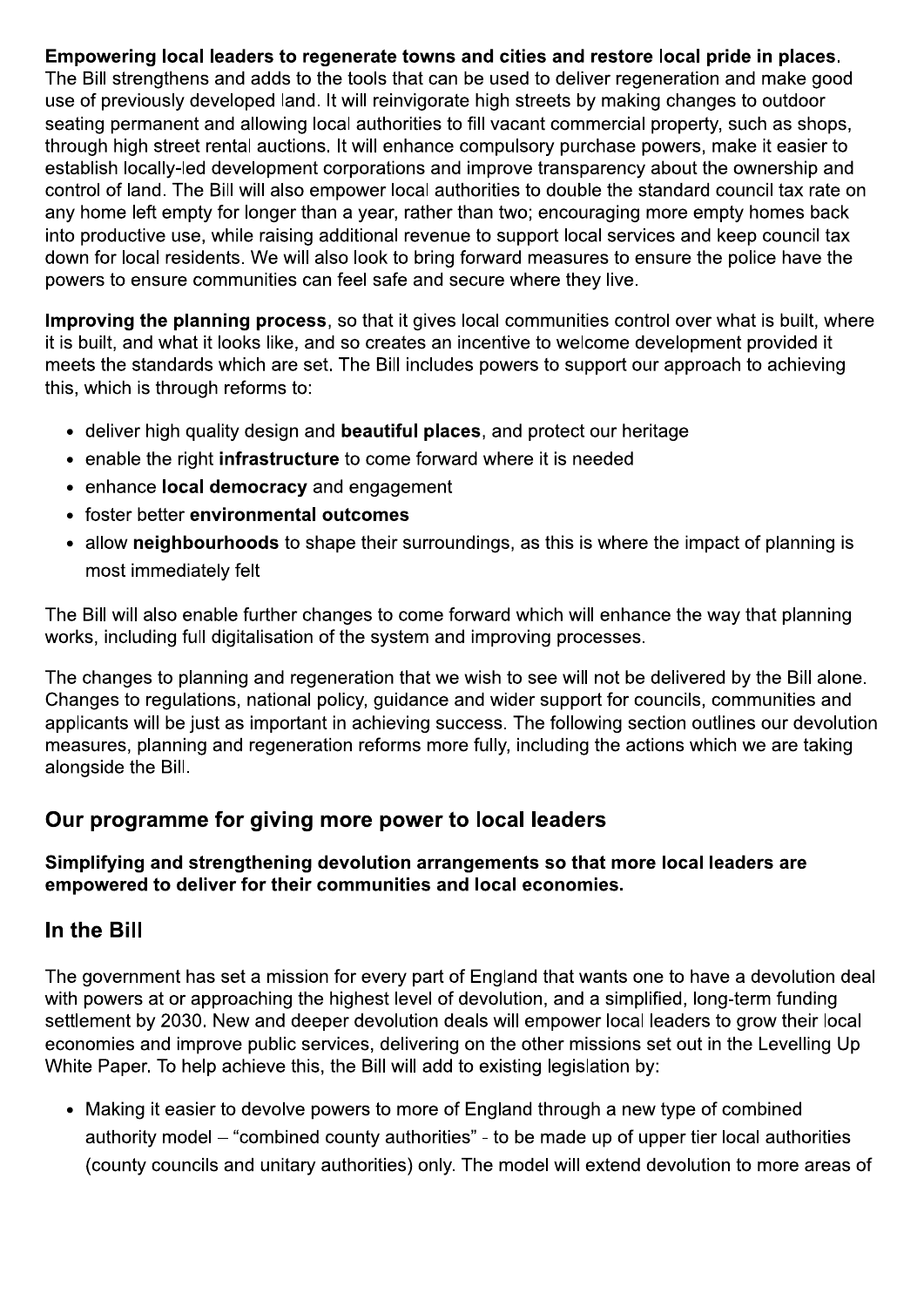England, especially rural areas beyond city regions. Upper tier local authorities will be expected to work closely with their district councils, who will be able to be "non-constituent members" of a combined county authority.

- Simplifying the processes for establishing and amending new and existing combined authorities, which can be complicated and burdensome. This will quicken the process of devolving new powers, enabling the extension and deepening of devolution, and will focus more on the outcomes for the area.
- Increasing the accountability and transparency of local leaders to their communities, in line with local areas getting more powers and flexibilities. This will include supporting attendance at overview and scrutiny and audit committees through amending remuneration provisions.
- Enabling local authorities to change their governance model to a stronger form (e.g., with a directly elected mayor) more quickly in order to access a deeper devolution deal.
- Allowing areas to choose an alternative title for their directly elected mayor such as 'Governor' and 'County Commissioner' - so areas can choose the title which best reflects their local identity.

In addition, the Bill provides a framework within which power can sustainably be devolved locally by providing supporting tools to tackle excessive risk from borrowing and investing. This allows local authorities to do the capital investment needed, in a way that is financially sustainable both now and in the future.

# **Alongside the Bill**

The measures in the Bill will support our wider plans to empower strong local leaders to deliver for their communities and local economies. We will continue to make good progress agreeing new and deeper devolution deals so that more parts of England can see the benefits of empowered and dynamic local leadership, and we are currently in active negotiations with areas named in the Levelling Up White Paper. This will include more power locally to grow the economy, improve local transport systems, and invest in local skills needs. We aim to conclude negotiations with the first new deals later this year.

## Our programme for making better places

#### A genuinely plan-led system

Getting simple, meaningful local plans in place faster that give more certainty to communities that the right homes will be built in the right places.

#### In the Bill

The Bill makes several changes to strengthen the role of democratically produced plans, so that decisions on applications are more genuinely plan-led:

• Local plans will be given more weight when making decisions on applications, so that there must be strong reasons to override the plan. The same weight will be given to other parts of the development plan, including minerals and waste plans prepared by minerals and waste planning authorities, neighbourhood plans prepared by local communities, and spatial development strategies produced to address important planning issues at a more strategic scale.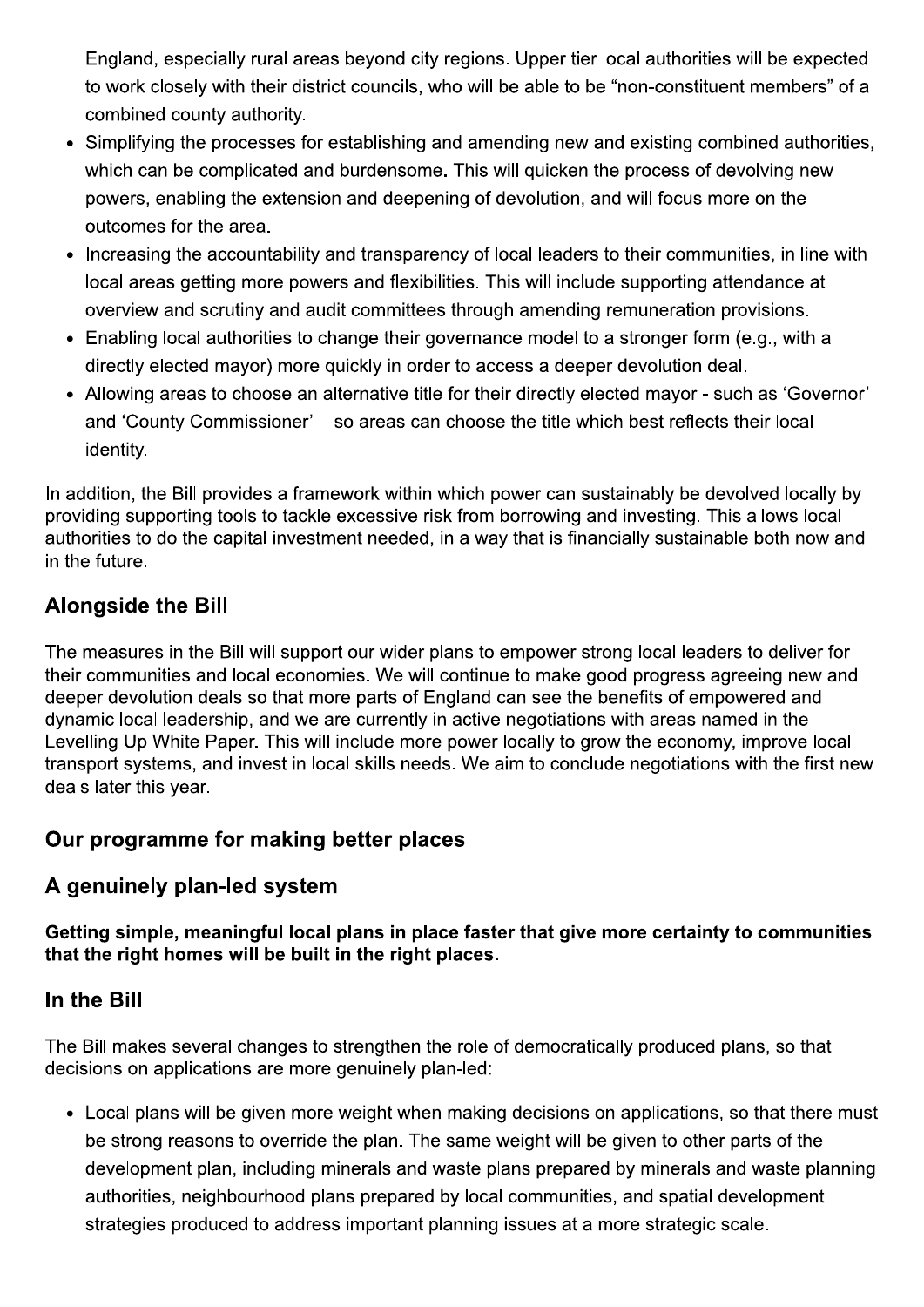- To help make the content of plans faster to produce and easier to navigate, policies on issues that apply in most areas (such as general heritage protection) will be set out nationally. These will be contained in a suite of National Development Management Policies, which will have the same weight as plans so that they are taken fully into account in decisions.
- Several other changes are provided for to improve the process for preparing local plans and minerals and waste plans: digital powers in the Bill will allow more standardised and reusable data to inform plan-making; a series of 'Gateway' checks during production will help to spot and correct any problems at an early stage; there will be a new duty for infrastructure providers to engage in the process where needed: and the 'duty to cooperate' contained in existing legislation will be repealed and replaced with a more flexible alignment test set out in national policy (see below). New Local Plan Commissioners may be deployed to support or ultimately take over plan-making if local planning authorities fail to meet their statutory duties. These changes will increase the numbers of authorities with up-to-date plans in place (currently only at 39%), giving more communities a meaningful say over new development in their area while supporting new homebuilding.
- Opportunities for communities and other interested parties to influence and comment on emerging plans will be retained, with the digital powers allowing both plans and underpinning data to be accessed and understood more easily.
- Local planning authorities will have a new power to prepare 'supplementary plans', where policies for specific sites or groups of sites need to be prepared quickly (e.g., in response to a new regeneration opportunity), or to set out design standards. These plans will replace the 'supplementary planning documents' which councils produce currently, but which do not carry the same weight.
- The Bill will also enable groups of authorities to collaborate to produce a voluntary spatial development strategy, where they wish to provide strategic planning policies for issues that cut across their areas (echoing the powers conferred on some Mayoral combined authorities already).

Proposals which were set out in the Planning for the Future White Paper for all land to be placed in prescribed categories and linked to automatic 'in principle' permission for development in areas identified for development, are not being taken forward. Local plans, including minerals and waste plans, will also continue to be assessed for whether they are 'sound' at examination, but we will review whether the current tests are sufficiently proportionate as part of the work to update the National Planning Policy Framework, detailed below.

As well as giving neighbourhood plans greater weight in planning decisions, the Bill will increase the accessibility of neighbourhood planning by allowing parish councils and neighbourhood forums to produce a simpler 'neighbourhood priorities statement' which the local authority will be obliged to take into account when preparing its local plan. The Bill also includes new 'street vote' powers. allowing residents on a street to bring forward proposals to extend or redevelop their properties in line with their design preferences. Where prescribed development rules and other statutory requirements are met, the proposals would then be put to a referendum of residents on the street, to determine if they should be given planning permission.

#### **Alongside the Bill**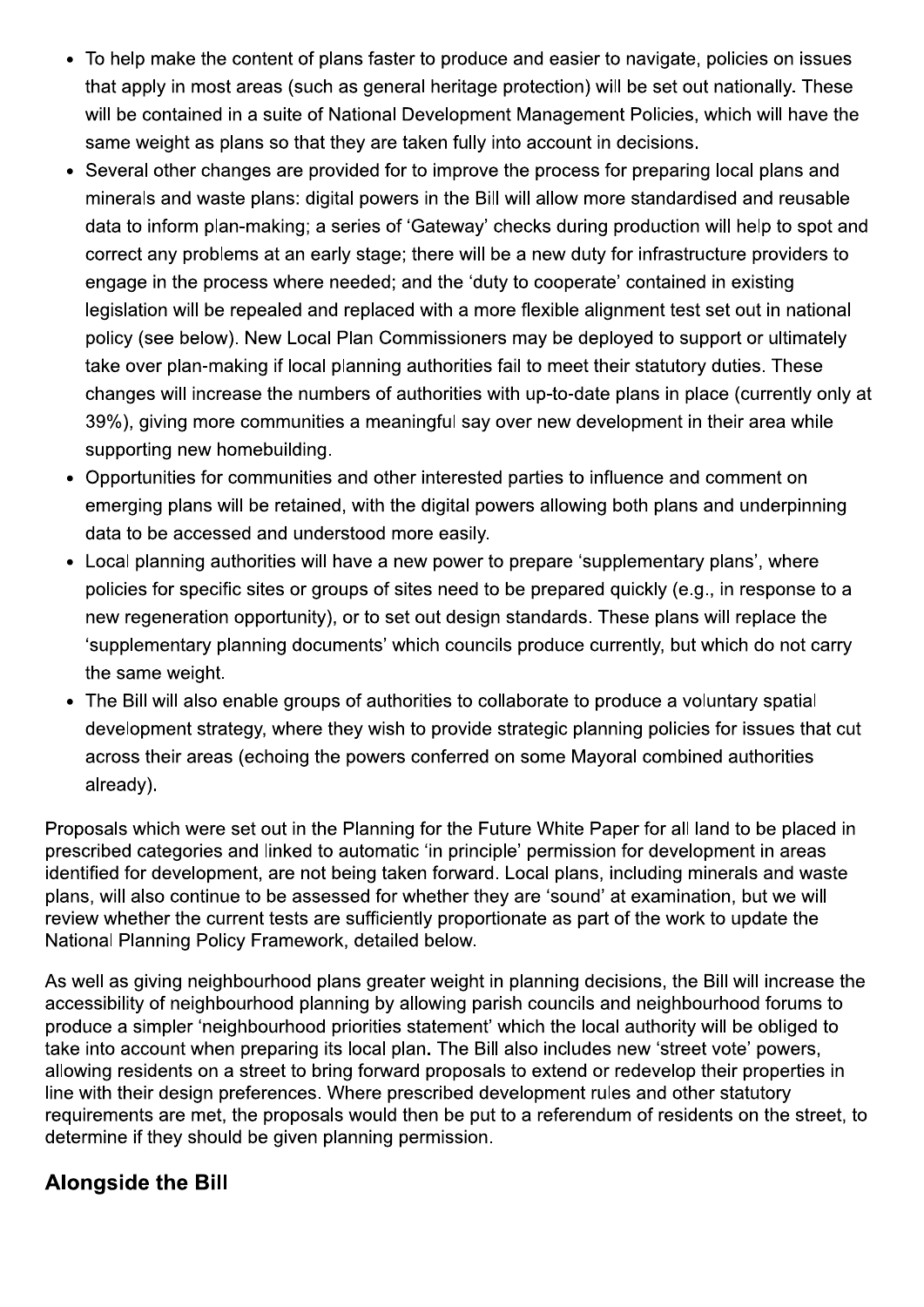To incentivise plan production further and ensure that newly produced plans are not undermined, our intention is to remove the requirement for authorities to maintain a rolling five-year supply of deliverable land for housing, where their plan is up to date, i.e., adopted within the past five years. This will curb perceived 'speculative development' and 'planning by appeal', so long as plans are kept up to date. We will consult on changes to be made to the National Planning Policy Framework.

This is just one of the changes that we intend to make to the National Planning Policy Framework to support effective implementation of the Bill. Most fundamentally, we will need to identify and consult on the National Development Management Policies which will sit alongside plans to quide decisionmaking. They will be derived from the policies set out currently in the National Planning Policy Framework, where these are intended to guide decision-making, but we will also identify and seek views on any gaps in the issues which are covered. The rest of the National Planning Policy Framework will be re-focused on setting out the principles to be taken into account in plan-making. whilst also streamlining national policy, making it more accessible and user friendly.

Alongside this, regulations will be updated to set clear timetables for plan production – with the expectation that they are produced within 30 months and updated at least every five years. During this period, there will be a requirement for two rounds of community engagement before plans are submitted for independent examination. We will also produce new quidance on community engagement in planning, which will describe the different ways in which communities can get involved and highlight best practice, including the opportunities which digital technology offers. Any new digital engagement tools will sit alongside existing methods of engagement (such as site notices and neighbour letters). For decision making, the Bill will also enable pre-application engagement with communities to be required before a planning application is submitted, remove the sunset clause, making the powers which currently expire in 2025, permanent.

## **Delivering infrastructure**

A simple, non-negotiable, locally set Infrastructure Levy will ensure that developers pay their fair share to deliver the infrastructure that communities need.

#### In the Bill

The government wants to make sure that more of the money accrued by landowners and developers goes towards funding the local infrastructure – affordable housing, schools, GP surgeries, and roads - that new development creates the need for. To do this, the Bill will replace the current system of developer contributions with a simple, mandatory, and locally determined Infrastructure Levy. The Bill sets out the framework for the new Levy, and the detailed design will be delivered through regulations.

The Levy will be charged on the value of property when it is sold and applied above a minimum threshold. Levy rates and minimum thresholds will be set and collected locally, and local authorities will be able to set different rates within their area. The rates will be set as a percentage of gross development value rather than based on floorspace, as with the Community Infrastructure Levy at present.

This will allow developers to price in the value of contributions into the value of the land, allow liabilities to respond to market conditions and removes the need for obligations to be renegotiated if the gross development value is lower than expected; while allowing local authorities to share in the uplift if gross development values are higher than anticipated. The government is committed to the Levy securing at least as much affordable housing as developer contributions do now. The Bill will set out the framework to enable this approach, with some of the details set out in regulations.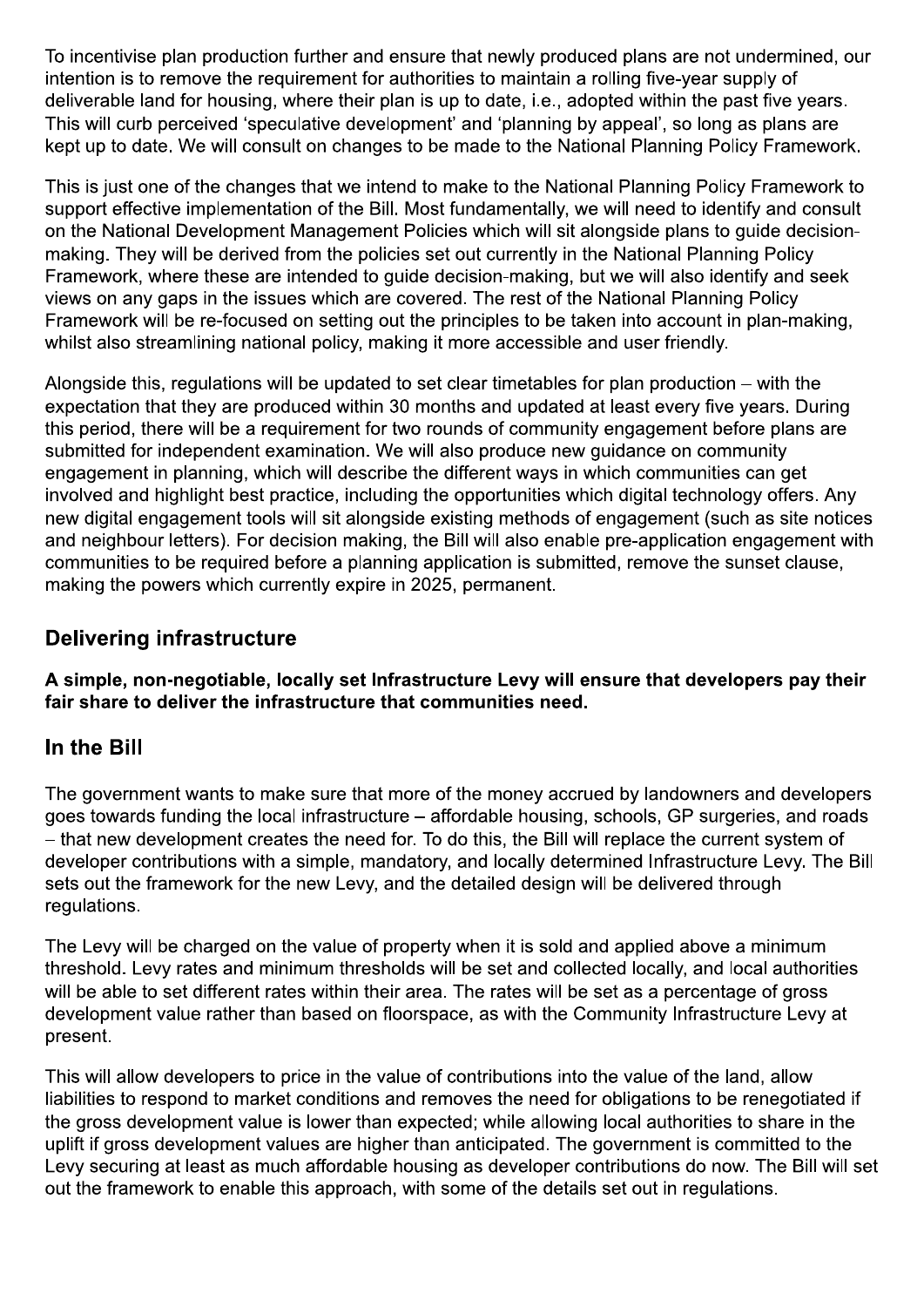To strengthen infrastructure delivery further, the Bill will require local authorities to prepare infrastructure delivery strategies. These will set out a strategy for delivering local infrastructure and spending Levy proceeds. The Bill will also enable local authorities to require the assistance of infrastructure providers and other bodies in devising these strategies, and their development plans.

We intend to bring forward legislation to enable the piloting of Community Land Auctions. Piloting authorities will pioneer an alternative way of identifying and allocating land for development, in a way which seeks to maximise the potential uplift in land value. Landowners will be able to submit their land into an allocation process as part of an emerging local plan, offering the local planning authority an option on the land at a price set by the landowner. The local authority will allocate land based on both planning considerations and the option price. It will then auction the development rights onto a successful bidder once land is allocated in the adopted plan. The difference between the option price offered by landowners, and the price offered to develop allocated land, will be retained by local authorities for the benefit of local communities.

# **Alongside the Bill**

Much of the detail of different elements of the new Infrastructure Levy will need to be set in regulations, following consultation. Specifically, we will:

- Introduce a new 'right to require' to remove the role of negotiation in determining levels of onsite affordable housing. This rebalances the inequality between developers and local authorities by allowing local authorities to determine the portion of the levy they receive in-kind as onsite affordable homes.
- Consider how the Levy should be applied to registered provider-led schemes.
- Require developers to deliver infrastructure integral to the operation and physical design of a site – such as an internal play area or flood risk mitigation. Planning conditions and narrowly targeted section 106 agreements will be used to make sure this type of infrastructure is delivered.
- Detail the retained role for section 106 agreements to support delivery of the largest sites. In these instances, infrastructure will be able to be provided in-kind and negotiated, but with the guarantee that the value of what is agreed will be no less than will be paid through the Levy.
- Retain the neighbourhood share and administrative portion as currently occurs under the Community Infrastructure Levy.
- Introduce the Levy through a 'test and learn' approach. This means it will be rolled out nationally over several years, allowing for careful monitoring and evaluation, in order to design the most effective system possible.

Sites permitted before the introduction of the new Levy will continue to be subject to their CIL and section 106 requirements.

#### Creating beautiful places and improving environmental outcomes

Ensuring new development meets clear design standards which reflect community views, a strengthened framework of environmental outcomes, and expanded protections for the places people value.

In the Bill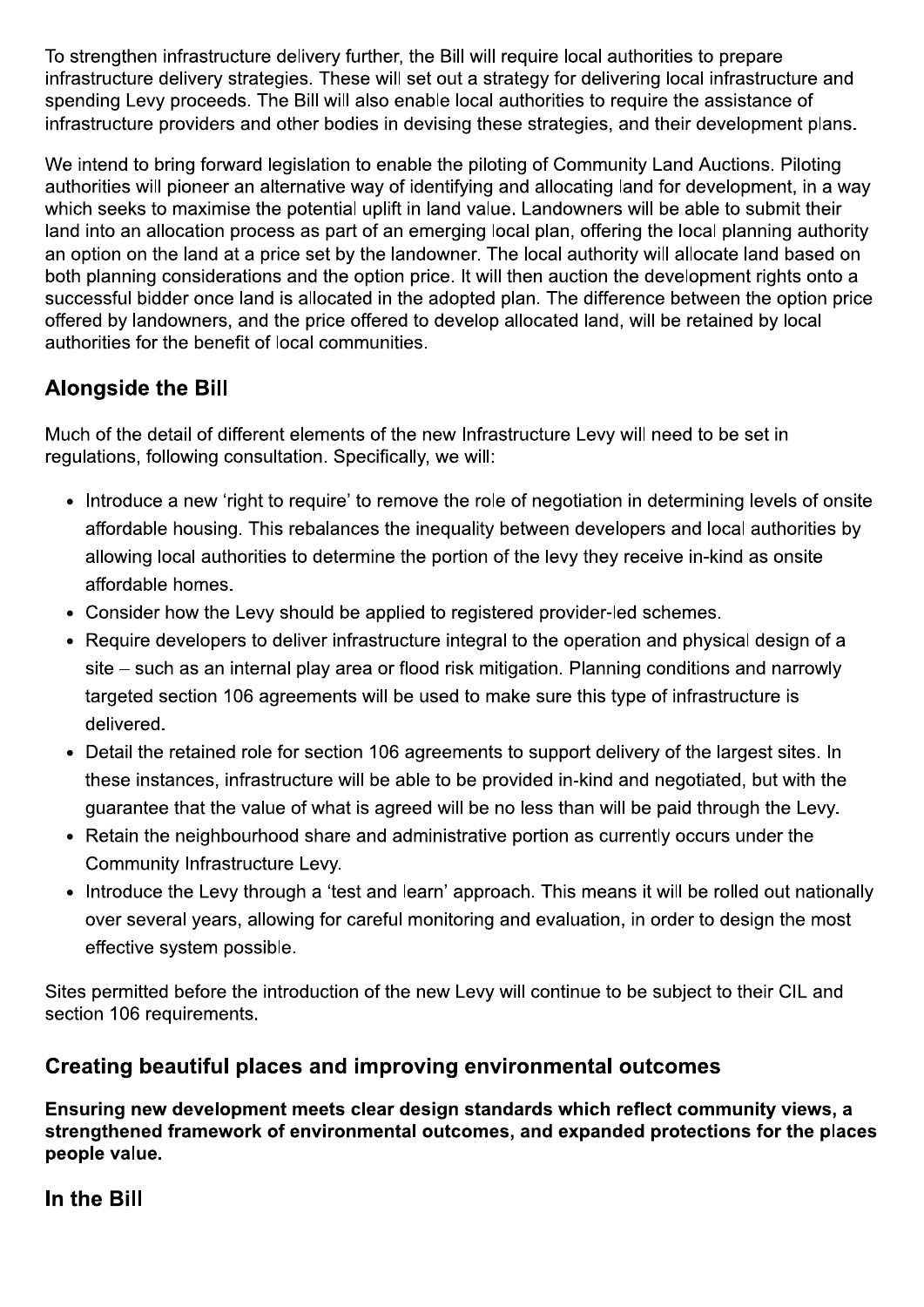We have taken important steps to make sure that good design which reflects community preferences is a key objective of the planning system, reflecting the important recommendations of the Building Better, Building Beautiful Commission. This includes the National Model Design Code and stronger national policy on the importance of good design; changes which are already having positive effects. So that locally informed and clear design standards are in place in all parts of the country, the Bill will require every local planning authority to produce a design code for its area. These codes will have full weight in making decisions on development, either through forming part of local plans or being prepared as a supplementary plan.

Measures in the Bill will also strengthen the critical role the planning system plays in protecting the historic environment. The Bill will give important categories of designated heritage assets, including scheduled monuments, registered parks and gardens, World Heritage Sites, and registered battlefields, the same statutory protection in the planning system as listed buildings and conservation areas. The Bill will also put Historic Environment Records on a statutory basis, placing a new duty on local authorities to maintain one for their area. The enforcement powers available to protect listed buildings will be enhanced as well: by introducing temporary stop notices; strengthening the power to issue Urgent Works Notices by extending them to apply to occupied listed buildings; making the costs of carrying out works a local land charge to aid cost recovery by local planning authorities; and removing the compensation liability in relation to Building Preservation Notices.

This government has set ambitious goals to improve our natural environment and tackle climate change, with last year's landmark Environment Act marking a critical step in taking these ambitions forward. The Levelling Up and Regeneration Bill goes further still. It improves the process used to assess the potential environmental effects of relevant plans and major projects, through a requirement to prepare 'Environmental Outcome Reports'. These will replace the existing EUgenerated systems of Strategic Environmental Assessment (including Sustainability Appraisals) and Environmental Impact Assessment and introduce a clearer and simpler process where relevant plans and projects (including Nationally Significant Infrastructure Projects) are assessed against tangible environmental outcomes set by government, rather than in Brussels. This approach will ensure there is a clear focus on protecting our environment, pursuing positive environmental improvements and providing clear join-up between strategic and project scale assessments. In bringing forward a new approach to environmental assessment, we want it to deliver more, not less, for the environment. Reflecting this, the Bill creates a duty on the Secretary of State to ensure that the new system of environmental assessment does not reduce the overall level of environmental protection.

In addition to this, the increased weight given to plans and national policy by the Bill will give more assurance that areas of environmental importance – such as National Parks. Areas of Outstanding Natural Beauty and areas at high risk of flooding - will be respected in decisions on planning applications and appeals. The same is true of the Green Belt, which will continue to be safequarded.

## **Alongside the Bill**

The 'Office for Place' will support local planning authorities and communities to turn their visions of beautiful design into local standards all new development should meet, to deliver design codes and better design outcomes. We will also continue to support design code pathfinders, offering support and funding to 25 areas across England to produce local design codes, serving as examples to other areas.

We will also consult on a number of changes to the National Planning Policy Framework to improve environmental outcomes and protect our historic environment. This will include changes to make sure that the Environment Act's reforms are embedded fully in plan-making and decisions, in particular the new duty to secure biodiversity net gain in association with development, and the preparation of Local Nature Recovery Strategies. We also want to make sure that national policies support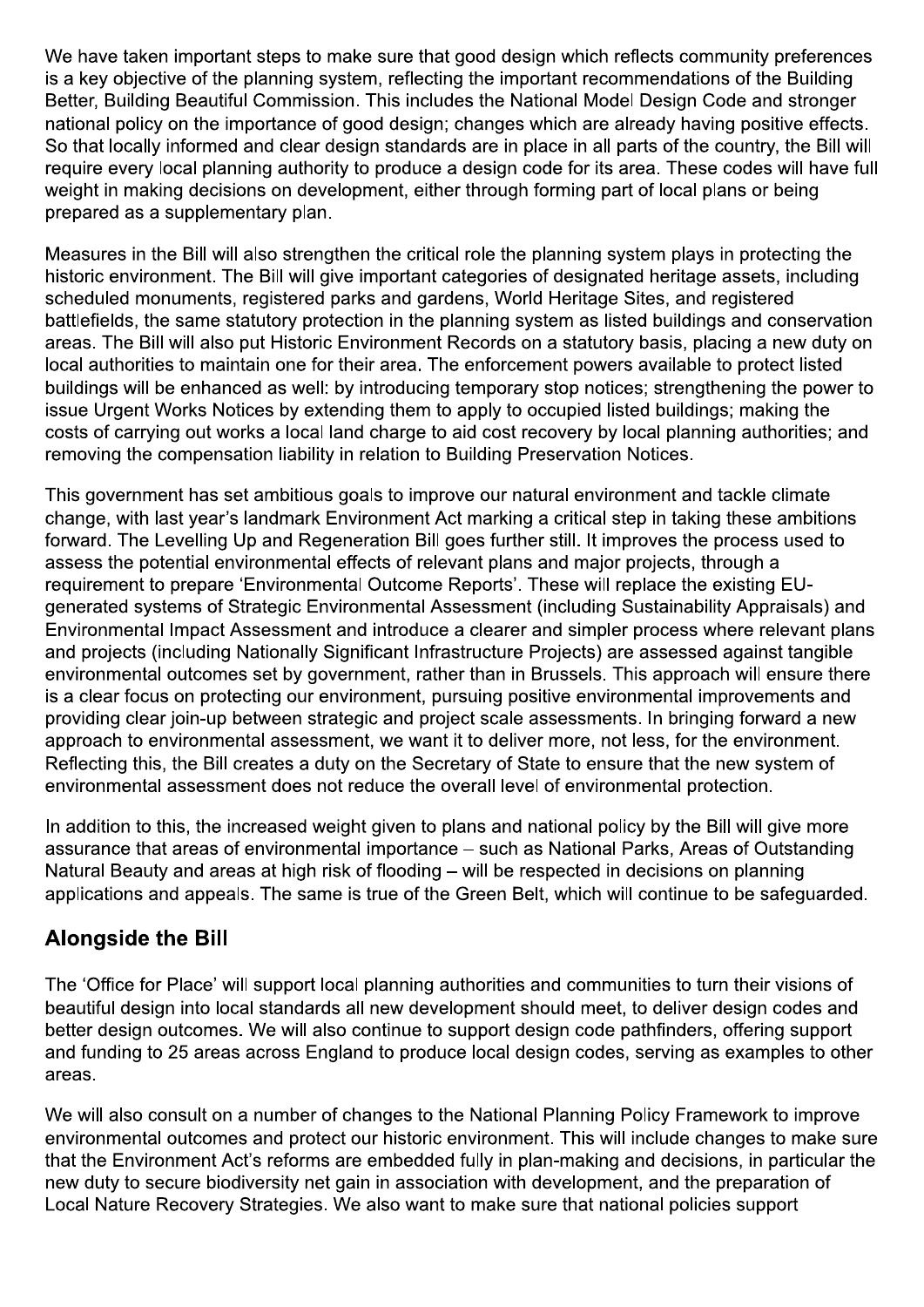planning's role in mitigating and adapting to climate change, and that they address the commitments in the British Energy Security Strategy (published April 2022). Existing Green Belt protections will remain, and we will pursue options to make the Green Belt even greener.

In addition, biodiversity net gain will be implemented through the planning system from late 2023 onwards. Active Travel England – the government's new adviser on sustainable transport – will also become a statutory consultee for key planning applications, and the Environment Agency's role will be expanded to ensure development near waste sites is acceptable.

## **Regeneration**

Enabling the regeneration of brownfield and other underused land to support local economic growth, whilst rejuvenating town centres by reducing blight and enabling high streets to thrive.

#### In the Bill

The Bill proposes a number of measures to support land assembly and regeneration. It will make important changes to compulsory purchase powers to give local authorities clearer and more effective powers to assemble sites for regeneration and make better use of brownfield land. The Bill measures will speed up the delivery of projects where compulsory purchase is needed and clarify local authorities' powers for using compulsory purchase, including providing for the ability for compulsory purchase orders to be conditionally confirmed, allowing for an expiry period of more than three years and increasing the flexibility on the date an acquiring authority becomes the legal owner of land. Flexibility is also increased for the Planning Inspectorate to be able to determine the appropriate procedure for confirmation of a Compulsory Purchase Order.

We also intend to introduce a measure that reforms land compensation by ensuring that fair compensation is paid for the value attributable to prospective planning permission ('hope value'). The relevant planning assumptions in the Land Compensation Act 1961 will be made more realistic, and improvements made to the process of obtaining a Certificate of Appropriate Alternative Development. These changes will make the valuation of land in this context more akin to a normal market transaction.

This Bill will make provision for a new type of locally-led Urban Development Corporation, with the objective of regenerating its area and accountable to local authorities in the area rather than the Secretary of State. It also updates the planning powers available to centrally and locally-led development corporations, so that they can become local planning authorities for the purposes of local plan making, neighbourhood planning and development management. This is to bring them in line with the Mayoral Development Corporation model. The Bill will amend the process for establishing locally-led New Town Development Corporations, remove the cap on the number of board members and remove the aggregate borrowing cap, subject to agreeing borrowing limits with HM Treasury on a case-by-case basis.

To support high street and town centre regeneration, the Bill will make permanent existing temporary measures on pavement licensing. These measures streamline and make cheaper the process of applying for a license to put furniture on the highway. The Bill will also give local authorities an important new power to instigate high street rental auctions of selected vacant commercial properties in town centres and on high streets which have been vacant for more than one vear. There will be a two-month notice period during which landlords can evidence a signed lease, and if none is presented, an authority will be able to serve a final rental auction notice, triggering a two-month auction period for bidders to come forward.

#### **Alongside the Bill**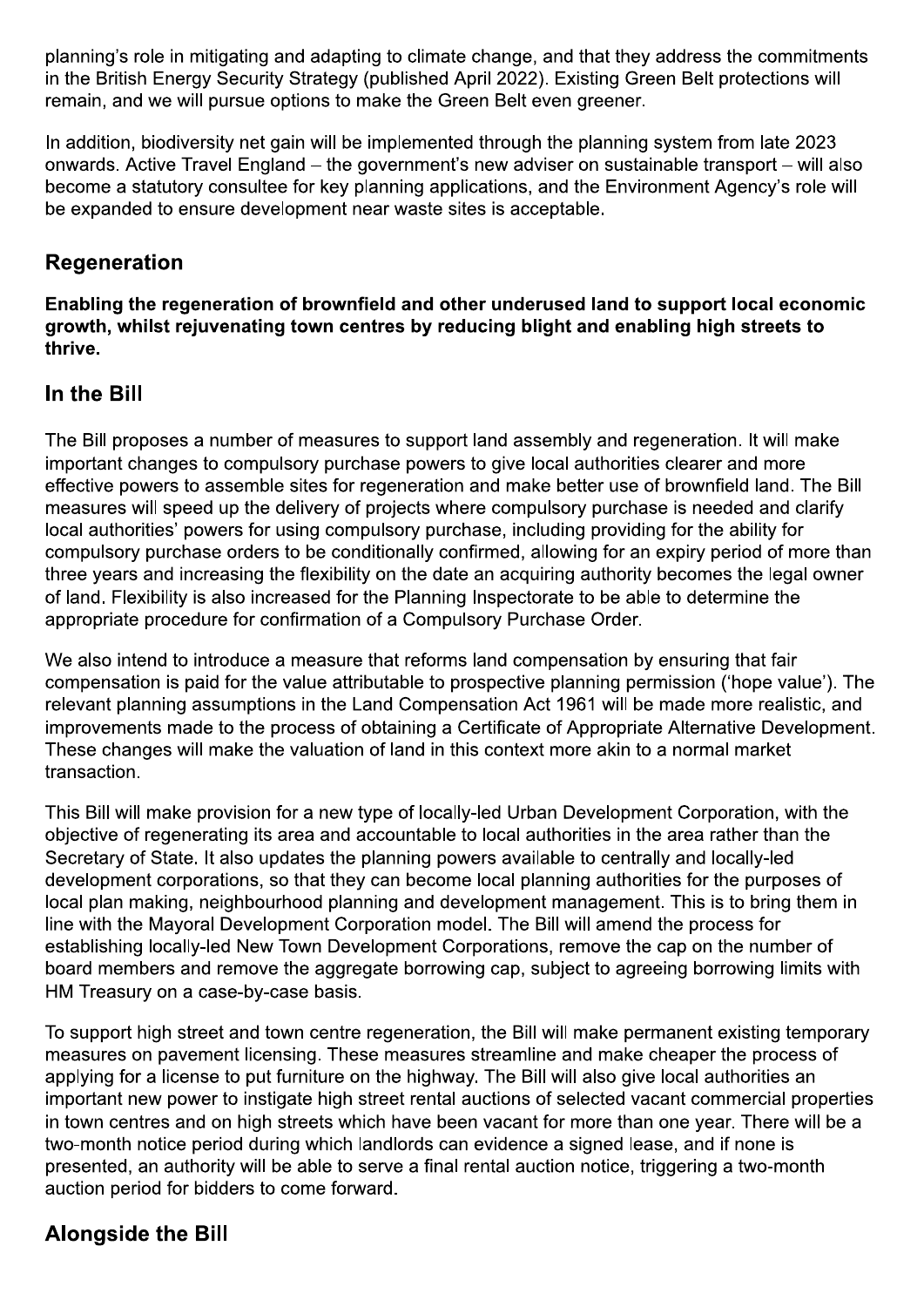We will update guidance on the compulsory purchase process to reflect the changes in the Bill, encourage earlier and more effective engagement between parties, and update the Model Claim Form to make it more user friendly. The government will also look at how expertise on compulsory purchase orders can be accessed by authorities and is exploring a review of compulsory purchase law with the Law Commission.

To support the implementation of rental auctions we will work with local authorities and the commercial property sector to develop and publish clear guidance for how rental auctions will work in practice. We will also consult further on the auction process and a model lease, as well as guidelines for a cooperative process between local authorities, landlords and tenants.

## **Market reform**

Rebalancing the housing and land markets by increasing transparency, addressing second and empty homes, and giving smaller builders greater opportunities to enter the market.

#### In the Bill

The Bill will increase the transparency of contractual and other arrangements used to exercise control over land. The Government will have the power to collect and publish data on these arrangements to expose anti-competitive behaviour by developers and help local communities to better understand the likely path of development. The Government will also have the power to collect additional real-time ownership, funding and transaction data, enabling a fuller understanding of who owns and controls land and property in England and Wales.

To increase transparency further, the Bill will also introduce new commencement notices which will be required when a scheme with planning permission starts on site, addressing perceptions of 'land banking' and slow build out by larger developers. In addition, by removing the requirement to seek Secretary of State confirmation before they can take effect, the Bill will also give more control to authorities to issue completion notices to developers to complete their project.

We intend to bring forward legislation to clarify what counts as a "suitable permission" in the Selfbuild and Custom Housebuilding Act to support the delivery of more self and custom build housing, to meet the needs of those who have registered an interest in self and custom build homes. This will help ensure that local authorities make sufficient provision for self and custom build sites in their areas.

The Bill recognises the impact that high levels of second home ownership can have in some areas and will introduce a new discretionary council tax premium on second homes of up to 100%. It will also allow councils to apply a council tax premium of up to 100% on homes which have been empty for longer than one year (rather than two years as currently). This will encourage more empty homes into productive use, while enabling councils to raise and retain additional revenue to support local services and keep council tax down for local residents.

## **Alongside the Bill**

In addition to the measures in the LURB, this government has also been exploring what else can be done to support faster build. Any announcements will be published in due course.

To support the delivery of self and custom build housing, the government will shortly publish its response to Richard Bacon's independent review into scaling up self and custom housebuilding. published in August 2021, which included 6 overarching recommendations to support self and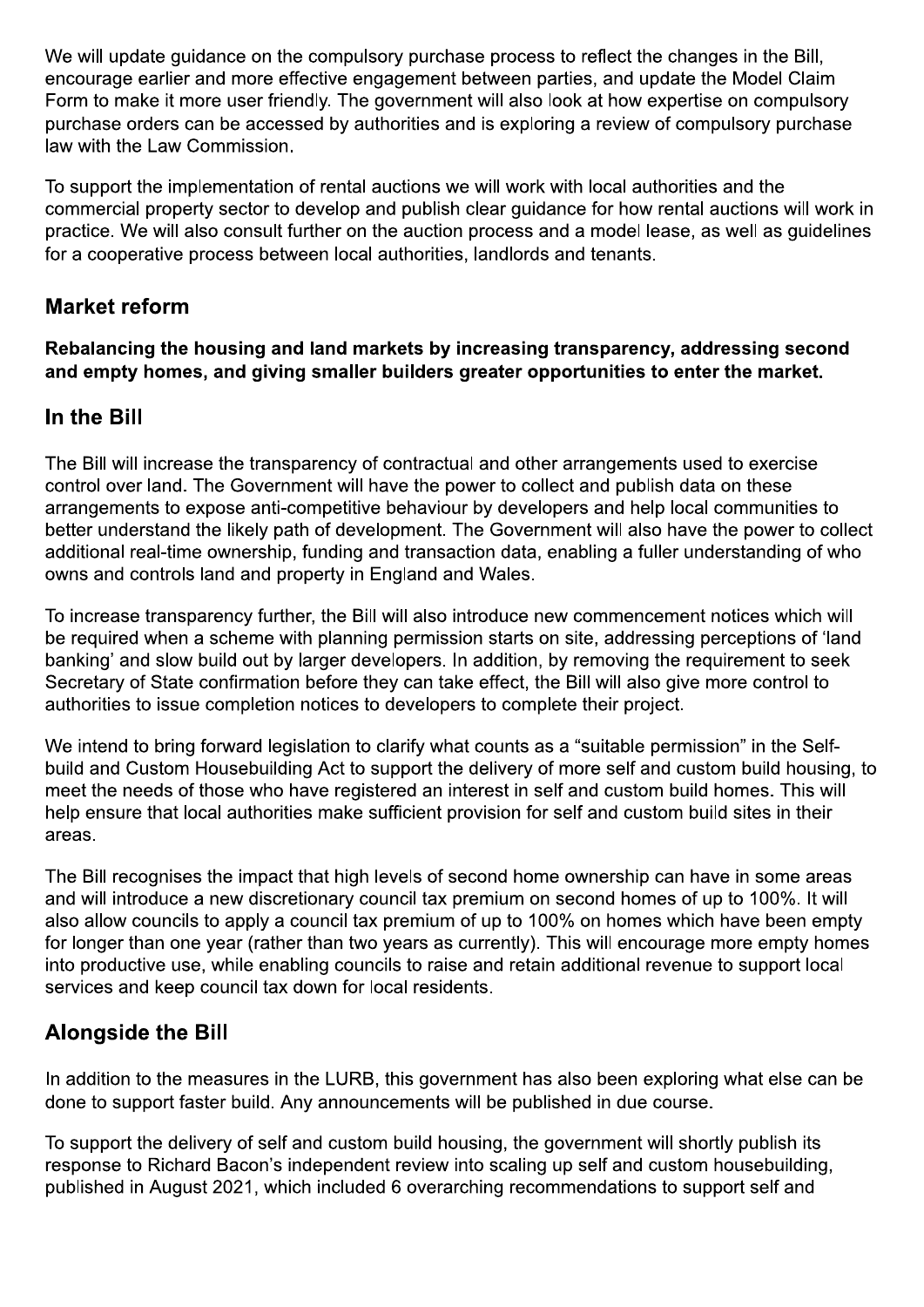custom build housing. Our forthcoming £150 million Help to Build: Equity Loan scheme will also help increase the supply of self and custom build while making it a realistic and affordable option for people looking to get on the housing ladder.

We will also continue to support SME developers by leveraging our circa £3 billion of development finance under the Enable Build Guarantee Scheme and Home Building Fund, and its successor the Levelling Up Home Building Fund.

## Wider improvements to planning procedures

#### The digital transformation of planning services, alongside wider improvements to speed up procedures and deter breaches of planning control.

## In the Bill

The Bill includes a number of measures which will allow a transformation in the use of high-quality data and modern, digital services across the planning process, including powers to set common data standards and software requirements. It also provides for several technical changes to the processes of planning, to make them work more efficiently and effectively, whilst reducing the administrative burdens felt by local authorities, statutory consultees and other users of the system. These include:

- Ensuring that planning enforcement works effectively by: extending the period for taking enforcement action to ten years in all cases; introducing enforcement warning notices; increasing fines associated with certain planning breaches; doubling fees for retrospective applications; extending the time period for temporary stop notices from 28 to 56 days; and giving the Planning Inspectorate the power to dismiss certain appeals where the appellant causes undue delay. The scope for appeals against enforcement notices will be tightened so that there is only one opportunity to obtain planning permission retrospectively;
- Enabling temporary relief to be given for enforcement action against prescribed planning conditions, where it is necessary to lift constraints on operations (e.g. for construction and delivery times);
- Making permanent existing temporary powers to require pre-application engagement with communities before a planning application is submitted for specified forms of development;
- The Bill will also create a new power to amend planning permissions in limited circumstances to provide greater post-permission flexibility following recent caselaw;
- Speeding up the planning appeals process by giving Planning Inspectors the power to change the procedure for determining a planning appeal if an alternative would be more suitable;
- Reforming existing powers to provide a faster and more effective route for urgent and nationally important Crown development; and
- We will seek to bring forward powers to charge developers and promoters for statutory consultee advice in certain circumstances.

We intend to bring forward legislation to improve the Nationally Significant Infrastructure Projects regime. As set out in the British Energy Security Strategy, we intend to establish a fast track consenting route for priority cases where quality standards are met, enabled by amendments to the Planning Act 2008 so that the relevant Secretary of State can set shorter examination timescales in certain circumstances.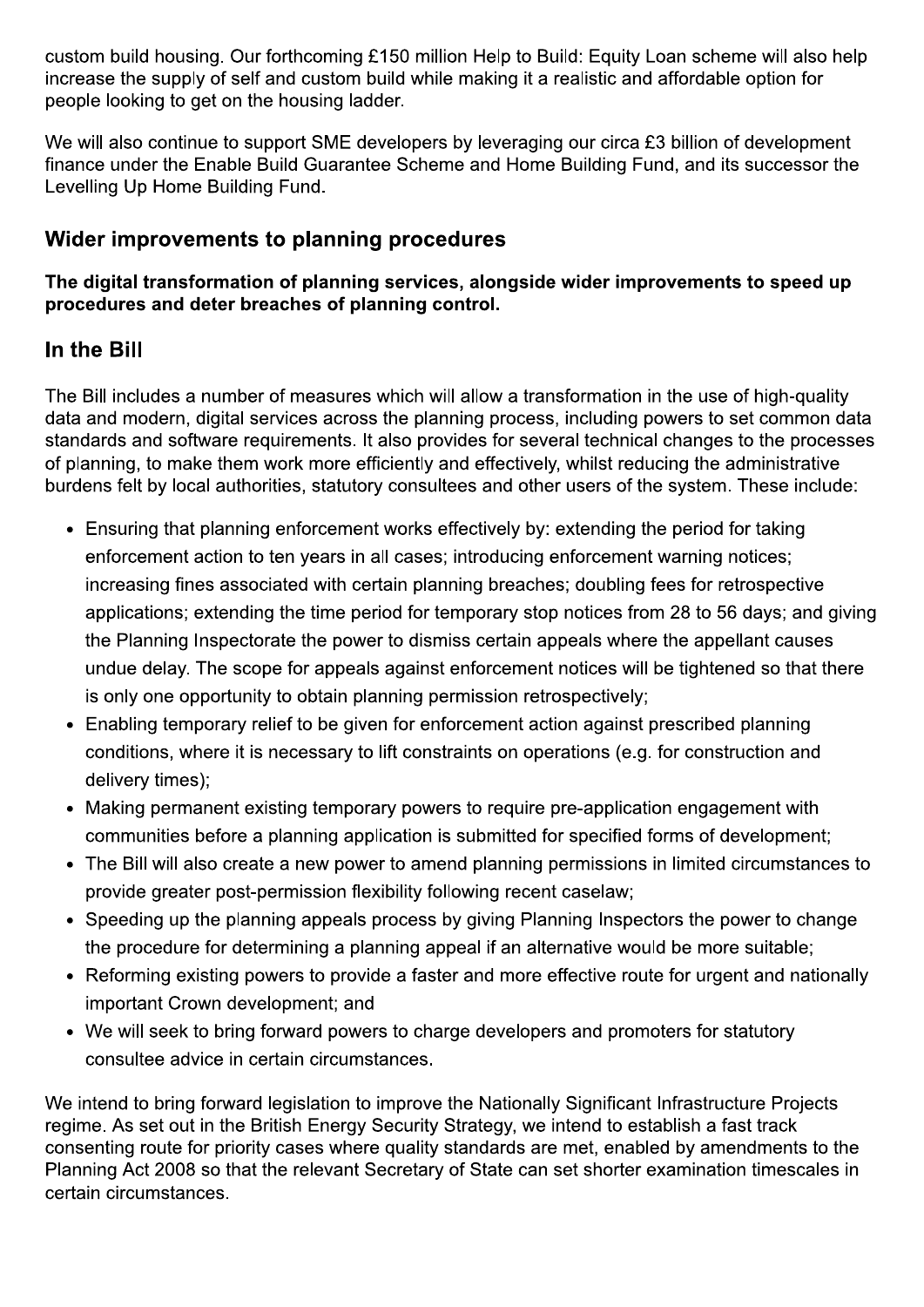We also intend to take powers to set timescales for the determination of non-material changes to Development Consent Orders (DCOs), to help to make sure major projects are delivered more quickly once they receive consent.

## **Alongside the Bill**

We will continue to progress our wider digital delivery programme, including improvements to planning data and developing modern, data-driven planning software, so that handling and providing information on planning applications is faster and more efficient. We are also working with the PropTech sector to develop tools so communities can engage with planning services through digital means alongside traditional forms of engagement.

We will also take forward our wider Project Speed work to improve performance of the Nationally Significant Infrastructure Project process, including regulatory and guidance changes to streamline the process and support digital transformation. Alongside reviews of National Policy Statements. these changes will enable fast track consenting in priority cases, drive overall improvements in regime performance, and support early meaningful engagement between industry, local authorities, statutory consultees and communities.

To improve capacity in the local planning system, we intend to increase planning fees for major and minor applications by 35% and 25% respectively, subject to consultation. Increasing fees must lead to a better service for applicants. To further boost performance and service quality in local planning authorities alongside this, we will expand the existing planning performance framework to measure performance across a broader range of quantitative and qualitative measures. We will also support local authorities to build the skills they need, initially by working with sector experts to develop a planning skills strategy for local planning authorities.

## **Next steps**

We will continue work on the detail of regulations, policy, and guidance, and will consult on how a number of important provisions could be taken forward. These include:

- Technical consultations on the detail of the Infrastructure Levy and changes to compulsory purchase compensation.
- A consultation on the new system of Environmental Outcomes Reports which will ensure we take a user-centred approach to the development of the core elements of the new system, such as the framing of environmental outcomes as well as the detailed operation of the new system.
- A technical consultation on the quality standards that Nationally Significant Infrastructure Projects will be required to meet to be considered for fast-track consenting and associated regulatory and guidance changes to improve the performance of the NSIP regime.
- Proposals for changes to planning fees.
- Our vision for the new National Planning Policy Framework (NPPF), detailing what a new Framework could look like, and indicating, in broad terms, the types of National Development Management Policy that could accompany it. We will also use this document to set out our position on planning for housing, and seek views on this, as well as consulting on delivering the planning commitments set out in the British Energy Security Strategy.

We will, subsequently, consult on the proposed suite of National Development Management Policies, as well as the revised National Planning Policy Framework.